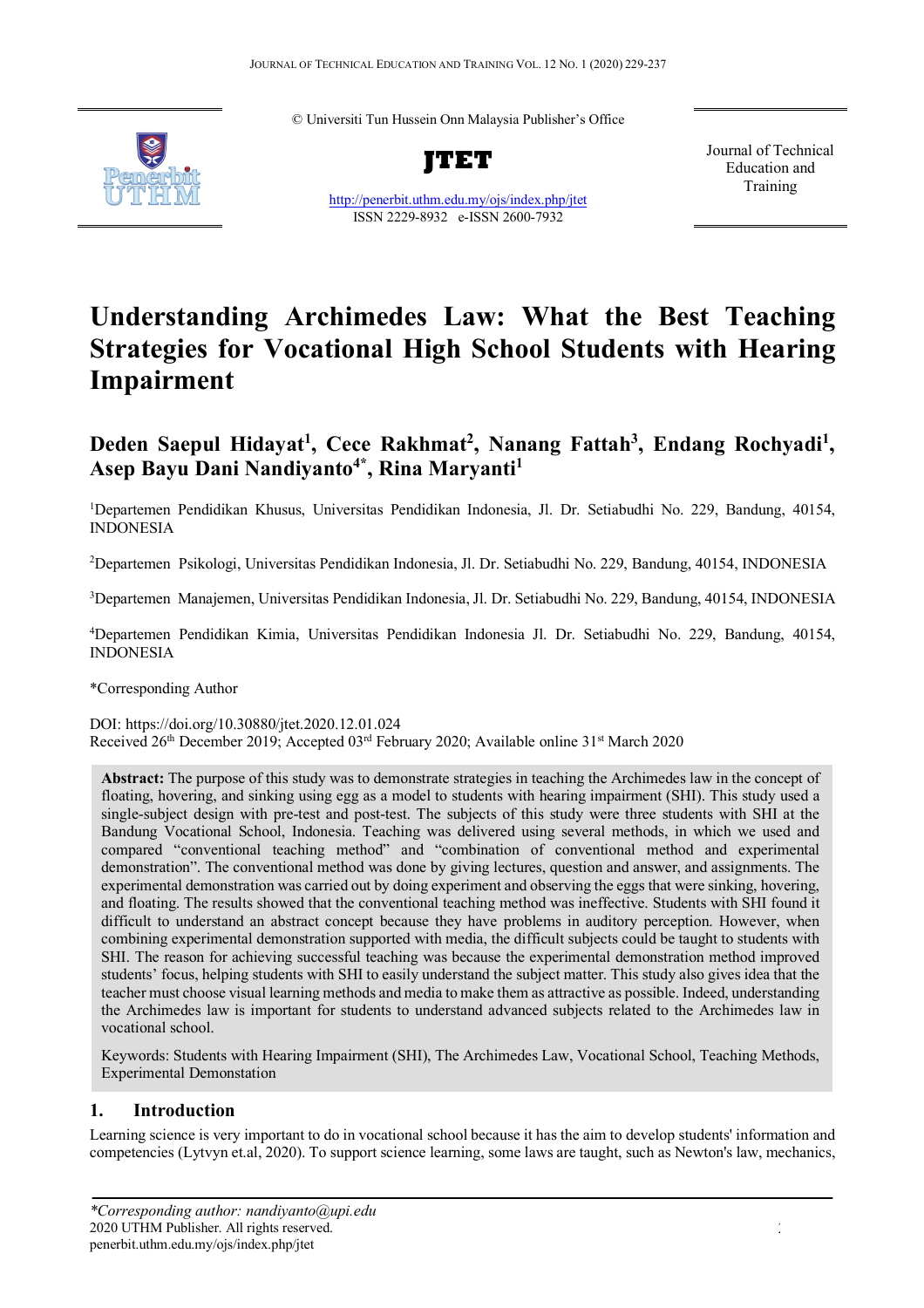density, fluid dynamics, etc (Hudallah & Suryanto, 2017). One of the important laws is the Archimedes law. The Newton law was taught in vocational school before studying the Archimedes law (Nurahman et.al, 2019).

The Archimedes law is one of the subjects studied at the vocational school. The Archimedes law discusses the concepts of floating, hovering, and sinking (Soeharto et.al, 2019). The Archimedes law involves a basic science material, which is necessary for more complex science material (Adam & Suprapto, 2019). We often apply the concept of the Archimedes law to various purposes. For example, when we create a toy boat, the Archimedes' concept supports in making the boat floating on water.

Currently in Indonesia, the Archimedes law was found in the high school and vocational school curriculum. Vocational students required to have creativity, innovative, and productive (Harth & Panke, 2019). Vocational school graduates must have expertise to produce products. The products must be marketable and have high economic value opportunities. Thus, we must pay attention to the learning methods for teaching the Archimedes law. Learning method affects the level of student understanding. Tagwa & Rivaldo,  $(2019)$  explained about the multi-representation method used in learning the Archimedes Law for improving students' mental model. McKee & Czarnecki (2019) explained the methods for discussing, questioning and answering, and doing experiments to teach the concept of buoyancy in the Archimedes law. Adam et.al (2019) described a method with virtual laboratory features for delivering the Archimedes law. But, the above methods were used only for normal students. Almost no research discusses how to teach the Archimedes law to students with special needs. One of them is students with hearing impairment (SHI).

When teaching students with SHI in vocational school, many problems are encountered. Many factors affect student learning processes both external and internal factors (Gray et.al, 2019). Students with SHI find it difficult to understand abstract concepts. They have difficulties in communication for understanding the information conveyed. Thus, it gives an impact on the students' academic aspects. They gain new knowledge through the visual senses. The other factor is the teacher's knowledge that is still limited, lack of creativity, and less innovation in the teaching process. Most teachers do not believe for the ability of students with SHI to receive high order subjects (Werfel & Reynolds, 2019). Indeed, this gives an impact for teaching science since science is quite complicated. That is why reports on teaching science for students with SHI are rarely found because researchers have difficulties in dealing with the characteristics of students with SHI. Thus, special method and media that are simple, concrete, and interesting in the teaching process must be added.

Therefore, the aim of this research was to find out the appropriate method used in teaching the Archimedes law in the concept of drowning, hovering, and floating using eggs as models for students with SHI. We compared the effectiveness of teaching using conventional methods and experimental demonstrations. We believe that this study can create more advanced techniques to improve the strategies for teaching students with some disabilities.

#### **2. Theoretical Explanation**

#### **2.1 Theoretical of the Archimedes law**

Figure 1 shows an illustration of objects inside the medium allowing the Archimedes law. The Archimedes law is the law stating that for every object immersed in whole or in part in a fluid, the object receives an upward force (or buoyancy force). The amount of buoyancy force is equal to the weight of the water displaced by the object ( $W = mx$  g; where *W* is the weight of the object, *m* are the mass of the object, and *g* are the Earth's gravity (9.807 m/s2 )). This force has the opposite direction with the weight force (direction of *W* is downward whereas direction of buoyancy (*Fa*) is upward).



**Fig. 1 - Illustration of Archimedes law; (a) sinking objects, (b) floating objects, (c) floating objects**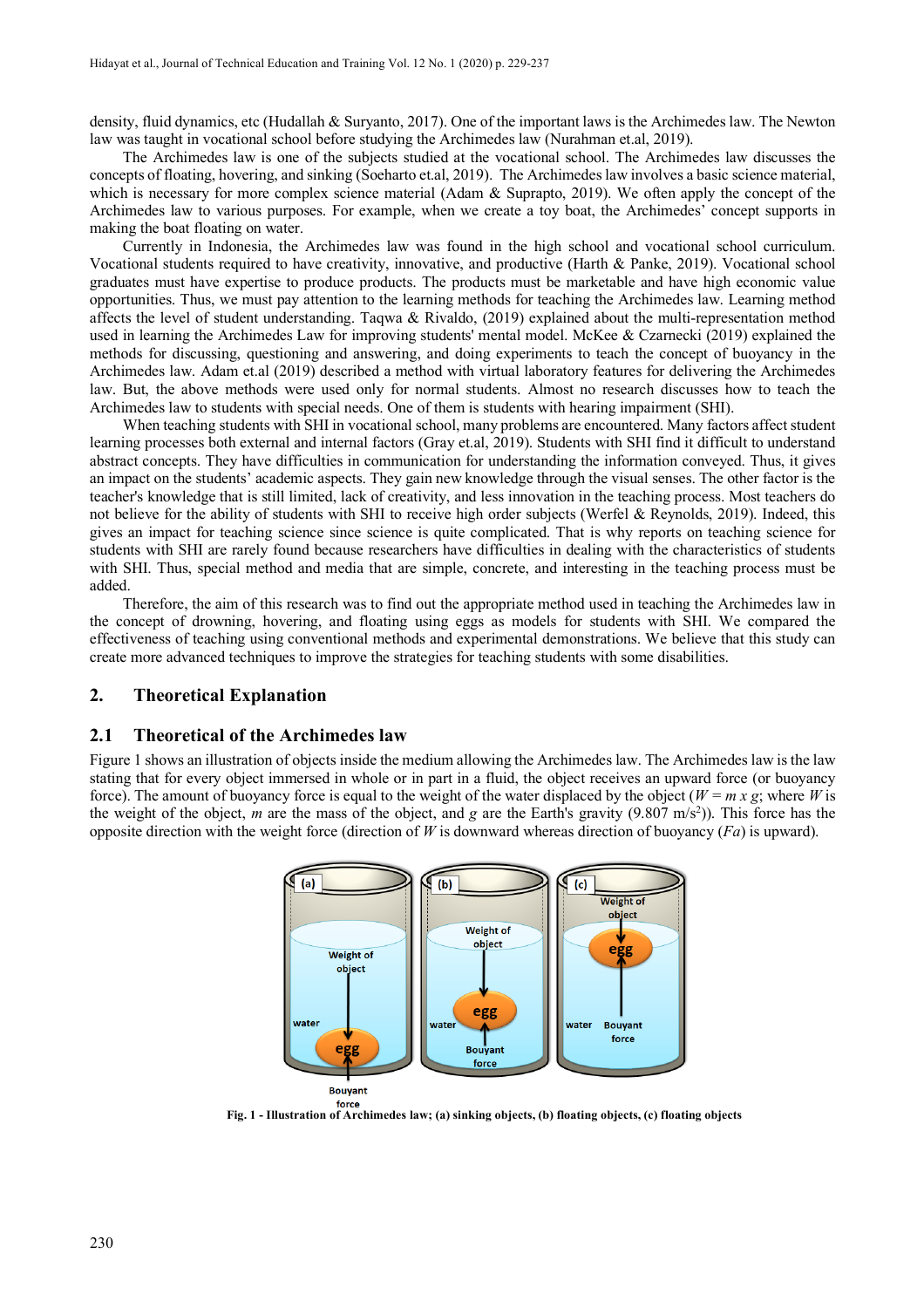Figure 1 (a) illustrates an object submerged in water because *W* is greater than *Fa*. The formula equation can be written as follows:

 $W > Fa$  (1)

Figure 1 (b) illustrates an object floating in water because *W* is as large as the *Fa*. The formula equation can be written as follows:

$$
W = Fa
$$
 (2)

Figure 1 (c) illustrates an object floating in water because *W* is smaller than *Fa*. The formula equation can be written as follows:

$$
W < Fa \tag{3}
$$

The difference between *Fa* and *W* is the net force on the object. The net force could be neutral (zero), negative, or positive. The object floats if the net force is positive. The object sinks if the value is negative. Then, the neutral buoyant can bring the object to be either floating or sinking.

Explanation of the Archimedes law is important in vocational systems. The learning process for vocational students is always associated with innovation in a tool-making technique. One of the applications from the Archimedes law is shipbuilding (Dang, Phan, & Ahn, 2019). The weight of a floating object (static) must be equal to the weight of the volume of water that is displaced by the object. This law of buoyancy explains the object to be able to move on water or not. When an object is heavier than the amount of the fluid, it releases in water and the object sinks.

For regular students, it is generally very easy to understand the Archimedes law. They understand that there are 3 concepts of the position of objects in water that are influenced by forces namely, sinking, hovering, and floating (Leble, & Barakos, (2016). However, this cannot be explained to students with SHI. They need a long time to digest the explanation from the teacher. They need simple media and special methods to understand every matter.

#### **2.2 The phenomenon of learning the Archimedes law**

The curriculum in vocational schools required vocational learning for students. Students have to get special expertise and provision after students graduate from school. Vocational students must learn how to design a boat, and in the advanced course, they combined with a motor to create a dynamo boat. In order for the toy boat to float on water, the concept of Archimedes' law must be applied. In calm water settlements, there are always many practical styles working on the boat or ship.

To simplify the process for explaining the Archimedes law, we used eggs as the model of floating object. We put eggs the glass filled with water. The students have new experiences with experimental demonstrations to learn the Archimedes law. Students observe the eggs inserted into a measuring cup containing 500 mL of water. We added some salt in some glasses to assume the realistic condition for water. Students observe what the position of the egg in the glass. The positions of eggs were then compared with the Archimedes law where every object that enters the water receives buoyancy force (*B*). The equation of the magnitude of the buoyancy force with the formula of the Archimedes law is

$$
B = P_{water} \times g \times V_{transferred\ water}
$$
 (4)

where *B* is the buoyancy force and  $P_{water}$  is the water density.  $V_{transfered water}$  is the volume of water moved by the immersed object.

The eggs in the glass sink because the mass of the object is greater than the mass of water. In addition, we gave the lesson for students that the buoyancy and gravity also affected the position of objects. Then, we also compared to the mass of objects, and condition of water (density and number of salt).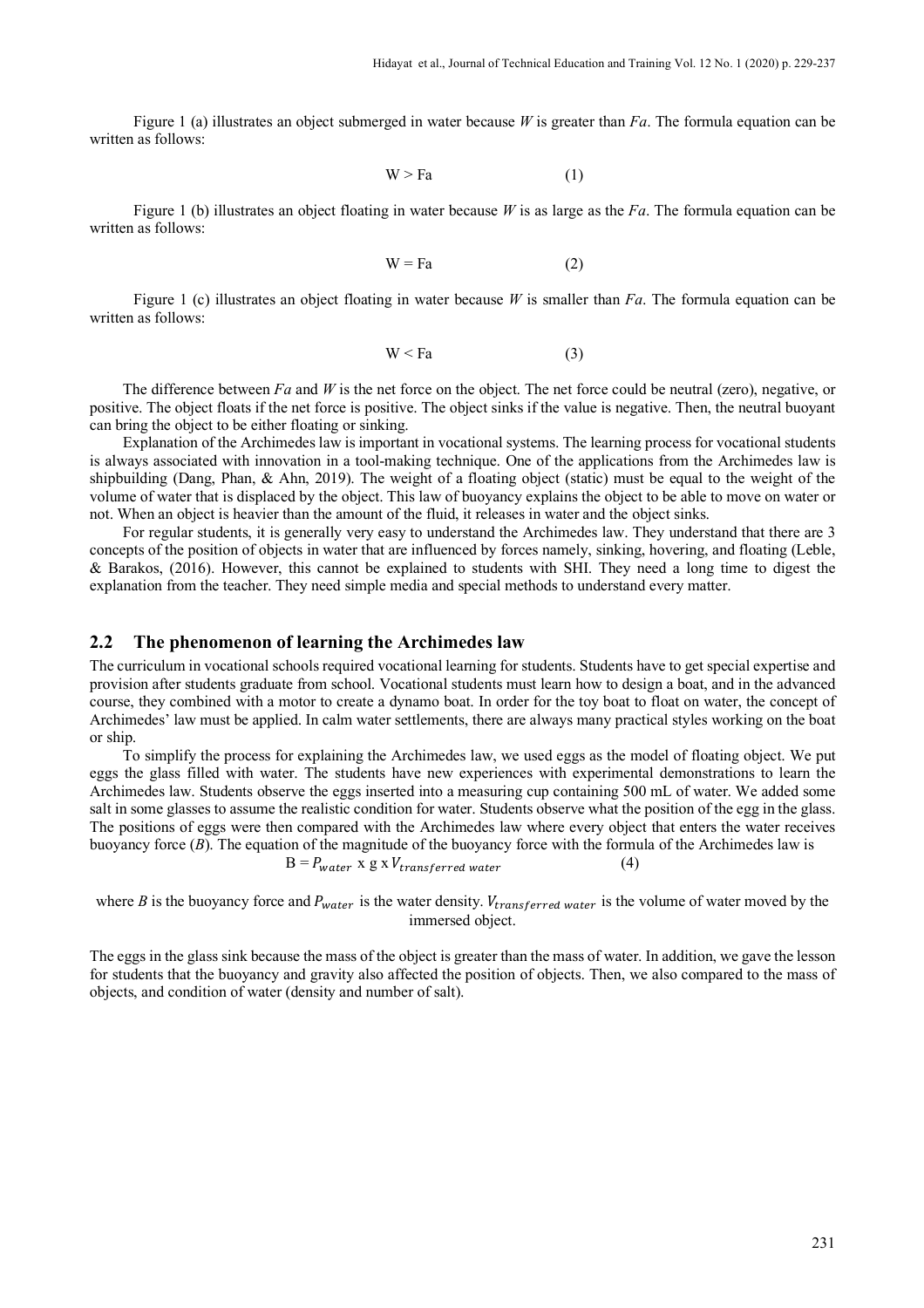# **3. Methodology**

# **3.1 Research subjects**

This study used a single-subject design with pretest-posttest. We delivered the Archimedes law for giving understanding the concepts of sinking, hovering, and floating objects. The study participants were three students with SHI in Vocational School in Bandung, Indonesia. This school was a public school where there were students with special needs. In other words, students with SHI were in the same place as students in general during the teaching and learning process. Teaching was delivered using a conventional method. Then, to improve student understanding, we conducted teaching with simple experimental demonstrations.

In addition, to get basic information from students (such as IQ levels, demographic information, and their basic knowledge abilities (i.e., mathematics, social science, natural sciences, Indonesian, and Islamic religion)), interviews with school teachers were conducted. The data collected were then used to develop research instruments. To simplify the analysis of student ability levels, all information were assessed using a score of 5 on a scale of 0 (do not know anything), 1 (not good), 2 (not good) 3 (good enough), 4 (good), 5 (very good).

# **3.2 Teaching method**

For the teaching process, we used conventional method in the first session. Then, it is followed by experimental demonstration. Each session was done and completed with pretest and posttest. Detailed information for the teaching process and its duration is shown in Table 1.

| THOICE THE DECESS OF CONCENTRE GRUP |                |                 |                                     |                                    |  |  |  |  |  |  |  |  |
|-------------------------------------|----------------|-----------------|-------------------------------------|------------------------------------|--|--|--|--|--|--|--|--|
| <b>Method</b>                       | <b>Session</b> | <b>Duration</b> | <b>Pretest</b>                      | <b>Posttest</b>                    |  |  |  |  |  |  |  |  |
| Conventional Method                 |                | 60              | 10<br>the<br>early<br>minutes<br>1n | the<br>10<br>minutes<br>Last<br>1n |  |  |  |  |  |  |  |  |
|                                     |                |                 | learning process                    | learning process                   |  |  |  |  |  |  |  |  |
| Experimental                        |                | 60              | the<br>10<br>early<br>minutes<br>1n | the<br>10<br>Last<br>minutes<br>1n |  |  |  |  |  |  |  |  |
| Demonstration                       |                |                 | learning process                    | learning process                   |  |  |  |  |  |  |  |  |

**Table 1 - The process of collecting data**

#### 3.2.1 Conventional teaching method

During this method, we explained the Archimedes law through lecture, question and answer, and assignment. Learning was carried out for 60 minutes only using chalk and talk method.

# 3.2.2 Experimental demonstration

We applied the experimental method in learning the Archimedes law for students with SHI. The learning was carried out for 60 minutes. Previously, the teacher explained the Archimedes law, of benefits, and materials used to carry out experiments. In the experimental demonstration, we used several tools and materials as a concrete media. Students with SHI participated actively in preparing the tools and the materials for the experiments.

We used eggs, salt, measuring cups, water, and spoons. First, we poured 500 mL of water into each measuring cup. We prepared 3 types of cups. The first cup was only water (Glass X), the second was water with some salt (Glass Y), and the third was water with large amount of salt (Glass Z). After that, we put 2.5 spoons of salt into a measuring cup, filled with water into Glass Y. We also prepared 5 spoons of salt (added with water) into Glass Z. We stirred the solution and put the eggs in each glass. Students were asked to observe and compare the different position of the eggs in each glass.

To get information about students' understanding during the experimental demonstration, the teaching process was completed with a pretest and posttest (through interviews). We gave nine questions about the Archimedes law and the concept of sinking, hovering, and floating with three repetitions. Similar to the conventional teaching method, each question gave to students after the experimental demonstration has a maximum score of 5. Thus, student who can answer nine questions perfectly gets a maximum score of 45.

#### 3.2.3 Teaching assessment

To ensure students' level of understanding during the teaching process, tests on the Archimedes law in the concept of sinking, hovering, and floating were given to students with SHI. Table 2 shows some questions related to the Archimedes law given to students. As a model, we asked nine questions. We compared the results of the teaching process with additional experimental demonstrations (W) and without (W0) experimental demonstrations or with conventional method.

For evaluating the effect of teaching method, we did a pretest to students by giving nine questions in the first 10 minutes of teaching (both conventional method and experimental demonstration). Then, after teaching process, we did a posttest by giving the same nine questions in the last 10 minutes. Each question was repeated three times. Each question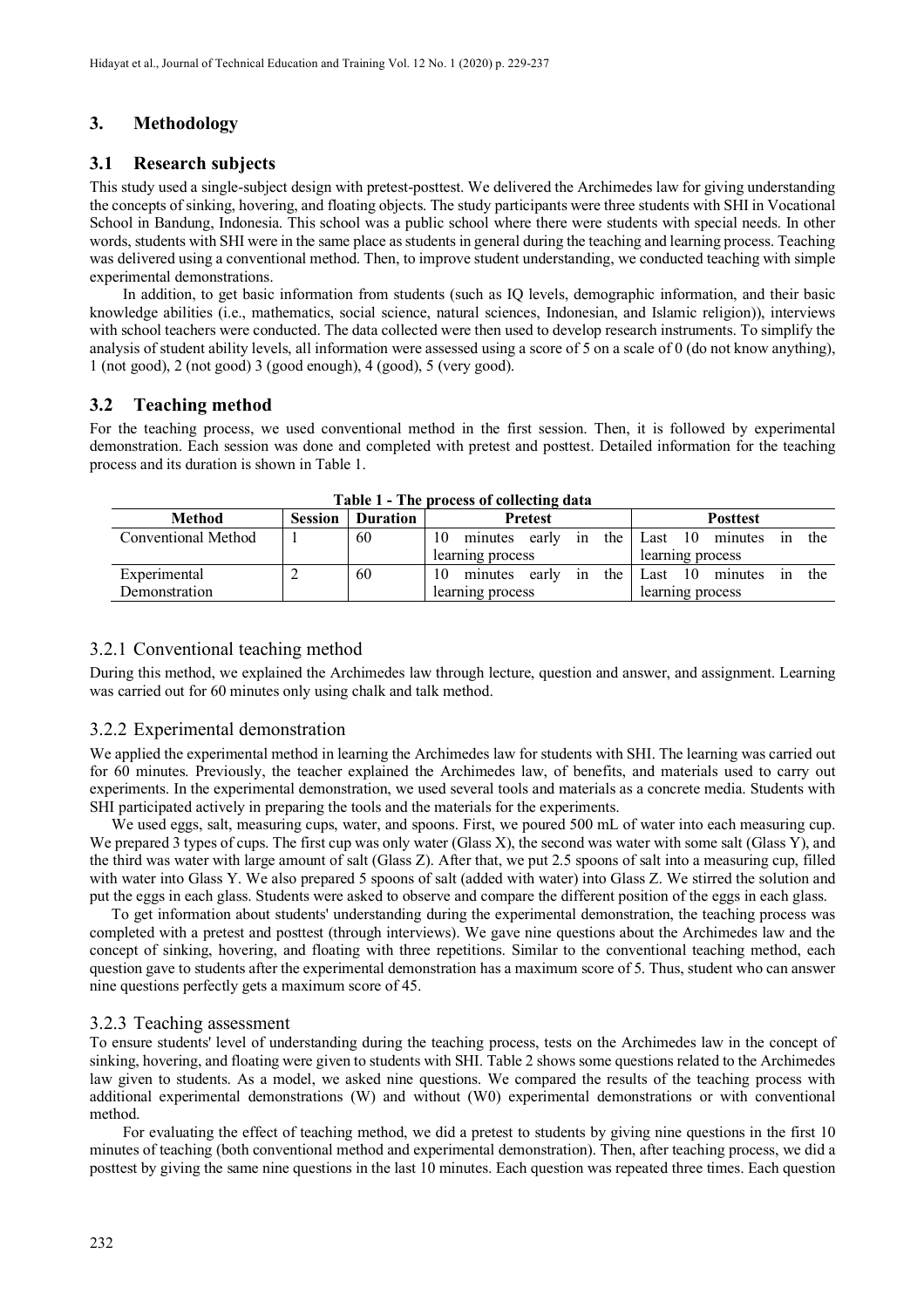has a maximum score of 5. When students answer 9 questions perfectly, the maximum score obtained is 45. The correct answers were then calculated using

Score 
$$
\% = \frac{\text{score obtained by student}}{\text{maximum score}} / x100\%
$$

For example, when students have 6 correct answers, students get a score of 30. Then, this value was then divided by the maximum score. Thus, we get the percentage score =  $\frac{30}{45}$  / x100%= 67%.

#### **Table 2 - Scores obtained from learning with conventional methods and experimental demonstration**

| No             | Question                                                                                                 |              | <b>Student A</b> |                  | <b>Student B</b> |          | <b>Student C</b> |  |
|----------------|----------------------------------------------------------------------------------------------------------|--------------|------------------|------------------|------------------|----------|------------------|--|
|                |                                                                                                          | W0           | W                | W0               | W                | W0       | W                |  |
|                | What is the Archimedes law?                                                                              |              | 3                | $\Omega$         | 3                | $\theta$ | $\overline{2}$   |  |
| $\overline{2}$ | What happens if the weight of the object is<br>lighter than the specific gravity of the water?           |              | 3                | $\boldsymbol{0}$ | 3                | $\theta$ | $\overline{2}$   |  |
| 3              | What happens if the specific gravity of the<br>object is heavier than the specific gravity of<br>water?  |              | 3                | $\mathbf{0}$     | 3                | $\theta$ | $\mathfrak{D}$   |  |
| 4              | What happens if the specific gravity of the<br>object is balanced with the specific gravity of<br>water? |              | 3                | $\theta$         | 3                | $\theta$ | 2                |  |
| 5              | What makes the density of water increases?                                                               |              | 3                | $\theta$         | 3                | $\theta$ | 2                |  |
| 6              | Why does the egg sink?                                                                                   |              | 4                | $\theta$         | 4                | $\theta$ | 3                |  |
|                | Why do eggs float?                                                                                       |              | 4                | $\mathbf{0}$     | 4                | $\theta$ | 3                |  |
| 8              | Why are the eggs floating?                                                                               |              | 4                | $\theta$         | 4                | $\theta$ | 3                |  |
| 9              | What is the formula for looking for buoyancy                                                             | $\mathbf{0}$ | 3                | $\theta$         | 4                | $\theta$ | 3                |  |
|                | and gravity of matter?                                                                                   |              |                  |                  |                  |          |                  |  |
|                | Score                                                                                                    |              | 30               | $\theta$         | 31               | $\theta$ | 22               |  |

\*Note:  $W0$  = without experimental or conventional method, and  $W =$  Experimental demonstration

#### **4. Results and Discussion**

#### **4.1 Student demographics**

Demographic data of students with SHI is shown in Figure 2. There are five information displayed from students aged 16 to 17 regarding the diagnosis of students with SHI such as the diagnosis of hearing loss, the ability of students to use sign language, the ability to speak to convey information, the ability to understand information, and motor skills. This information is needed to understand the level of intelligence of students with SHI, which have an impact on student understanding.

Students A, B, and C have level 1 for hearing loss, meaning that the level of hearing is not good. In the aspect of the ability to use sign language students A and C are at level 2 or not good. Meanwhile, student B is at level 3, which is the use of sign language B good enough. Students A, B, and C on the aspect of speaking ability convey information at level 2, which means it is not good. This is because interference with the hearing aspect affects the acquisition of the language used (Ellis, 1996). In the aspect of the ability to understand information, students A and B are at level 3, which means that A and B students are good enough to understand the information conveyed by others. Student C is at level 2, informing that student C has inadequate abilities in aspects of understanding information conveyed by others. In the motor skills aspect, student B is at level 4. Students have good gross motor skills and fine motor skills. This is one of the factors that cause the ability of sign language B quite good because it is related to kinesthetic visual coordination. Meanwhile, students A and C have gross motor skills and fine motor skills at level 3 or good enough.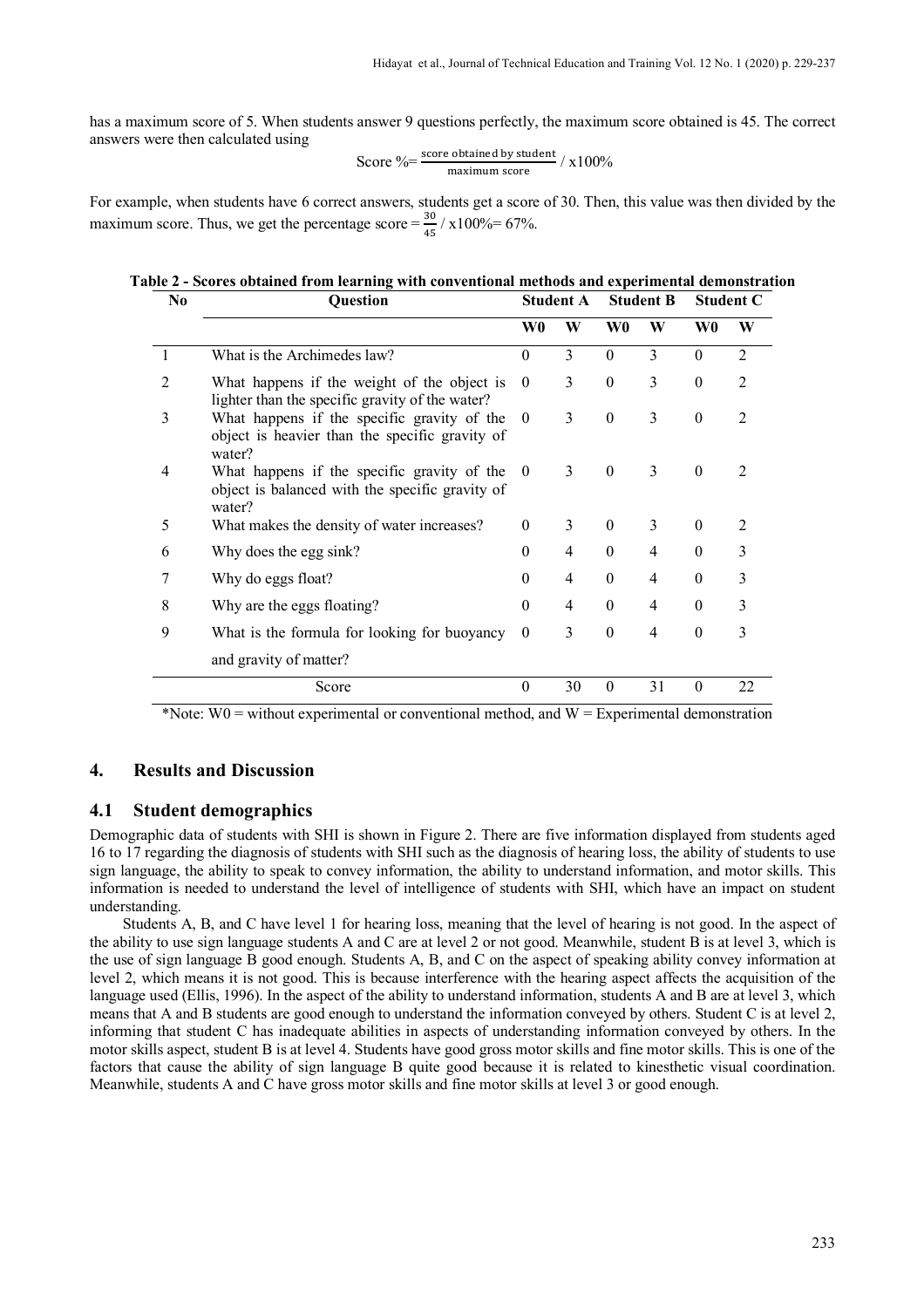From previous observations, the level of student ability has been explained. If the classification from high level to lowest level is done, we concluded the sequence is Student B, A, and C.



**Fig. 2 - Student of Conditions**

Figure 3 shows the level of knowledge students in understands the subject learning in the vocational school. There were five subjects observed, namely Indonesian language, social science, science, Islamic religion, and mathematics. This information is very important in knowing students' readiness to participate in learning.

Each student has different characteristics. Student A and B have more interests in social science and natural science subjects than other subjects. Student C who has less understanding than others shows interests in mathematics and religion. However, student A, B, and C do not like learning Indonesian. The results confirmed that interests from one subject to another seem to stem from curiosity and student satisfaction. Data from Figure 3 can be used as a basis to determine the level of intelligence and evaluate the best teaching method.



**Fig. 3 - Levels of Student Understanding of Aspect Knowledge**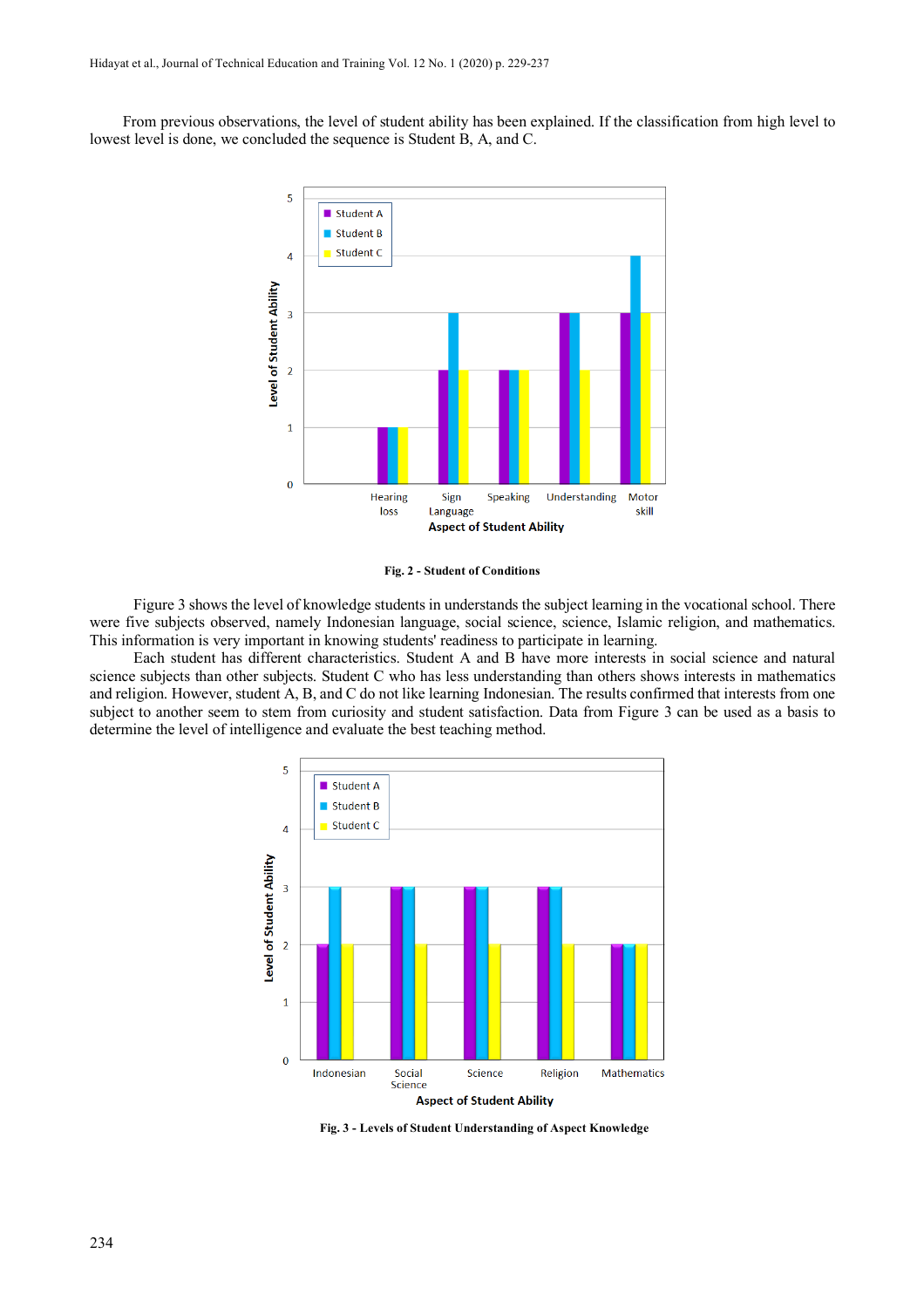#### **4.2 Teaching process**

Based on the demographic data above as well as the communication skills and the basic knowledge of students, we found the complexity in teaching students with SHI to get good academic achievement.

Comparison of teaching strategies can be explained in Table 2. The results showed that the first 60 minutes in the learning process was carried out using the conventional method. In the initial teaching step, we gave students' knowledge of the basic concepts what object is sinking, hovering, and floating. We also demonstrated why this concept is important, which can be found when making boat. We explained the need for selecting good material as well as designing object properly when making boat. However, students still confused when we asked questions. Almost all questions cannot be answered by students. Students just kept quiet and looked at their peers. Although the questions were repeated three times, students were still confusing.

In the next session, we did the teaching with the experimental demonstration. When we started doing simple experiments, students begun to be interested, giving their attention with enthusiasms. Specifically, when students tried to put salt in a glass and stirred it. Students observed eggs that were sinking, hovering, and floating. In short, each student was asked to pour 500 mL of water into a measuring cup. After that, students were asked to put two spoons of salt into glass Y and five spoons in glass Z. Then, students were asked to stir and put eggs in each glass. Students A and C did the instructions quite well even though the teacher had to repeat the instruction three or two times. This is where an interactive learning process occurred and students understood the concept of the Archimedes law. A simple additional experimental demonstration increased the level of student understanding, compared to conventional teaching with the lecture method only. The results showed that the way of teaching suits students' needs and are very effective for increasing students' understanding.

In the posttest after experimental demonstration, we found that almost all students can answered every question correctly. Students seemed enthusiasm in the learning process, and students' understanding of the Archimedes concept increased. This was because the experimental demonstration method is equipped with concrete media to help students with SHI and to get more easily understand the subject matter.

Student A received a score of 30 or approximately 67% of the maximum score. Most of the questions were answered correctly by student A. Student B received a higher score than student A. Student B received a score of 31 or approximately 69% of the maximum score. Meanwhile, students C initially did not understand about the Archimedes law and its applications. The level of understanding of students C is still less than 50%. However, we found that learning with the experimental demonstration improve students' understanding. This can be seen from the acquisition of a score that was initially 0 (pretest) increased to 22 (posttest) or approximately 49% of the maximum score. Although the score obtained by student C is not as high as students A and B, there is an increase in understanding. This might be due to the lack of ability of C students to receive and convey information during teaching process. This is confirmed by the fact that student C has difficulties in conveying and receiving information communicated by the teacher and has poor academic ability compared to student A and B (see Figures 2 and 3).

The results showed that with learning using experimental demonstration the level of understanding of students with SHI can increase. This is the same results with other reports (Nandiyanto et.al, 2018).

#### **4.3 Qualitative analysis**

In the conventional method, we gave the nine questions on pretest for students with SHI. When we asked "who knows about the Archimedes law?" students A, B, and C confused and they did not answered the questions. We repeated the question three times, but they answered only "Aaaa...iii .... archi, miss" and they used sign language. The conventional methods made students with SHI to be passive. In the last 10 minutes, we did a posttest by giving the same nine questions, but students still not answered the questions.

In the first 10 minutes of the experimental demonstration, we conducted a pretest. Students still not answered the pretest questions. After that, we did a teaching demonstration experiment. Students A, B, and C seemed enthusiastic in the learning. We asked students with SHI to prepared tools and materials. They answered "Ok Miss" with enthusiasm and cheerfulness. After the experimental demonstration, we gave posttest. Students answered all questions correctly. Although, the level of students' comprehension C is lower than students A and B. When we asked the question "Why do eggs sink?", Student A answered "eggs sink because the mass of the egg is greater than the mass of the water". Student B answered "the mass of the water is smaller than the mass of the egg, it was resulting in the egg sinking, Miss", while student C answered "Yes Miss, the egg sink due to different mass" with hesitation. All questions answered using sign language. The enthusiasm of students C was not as high as students A and B. The main reason is the level of intelligence and student's interest to science subjects (See Figure 3).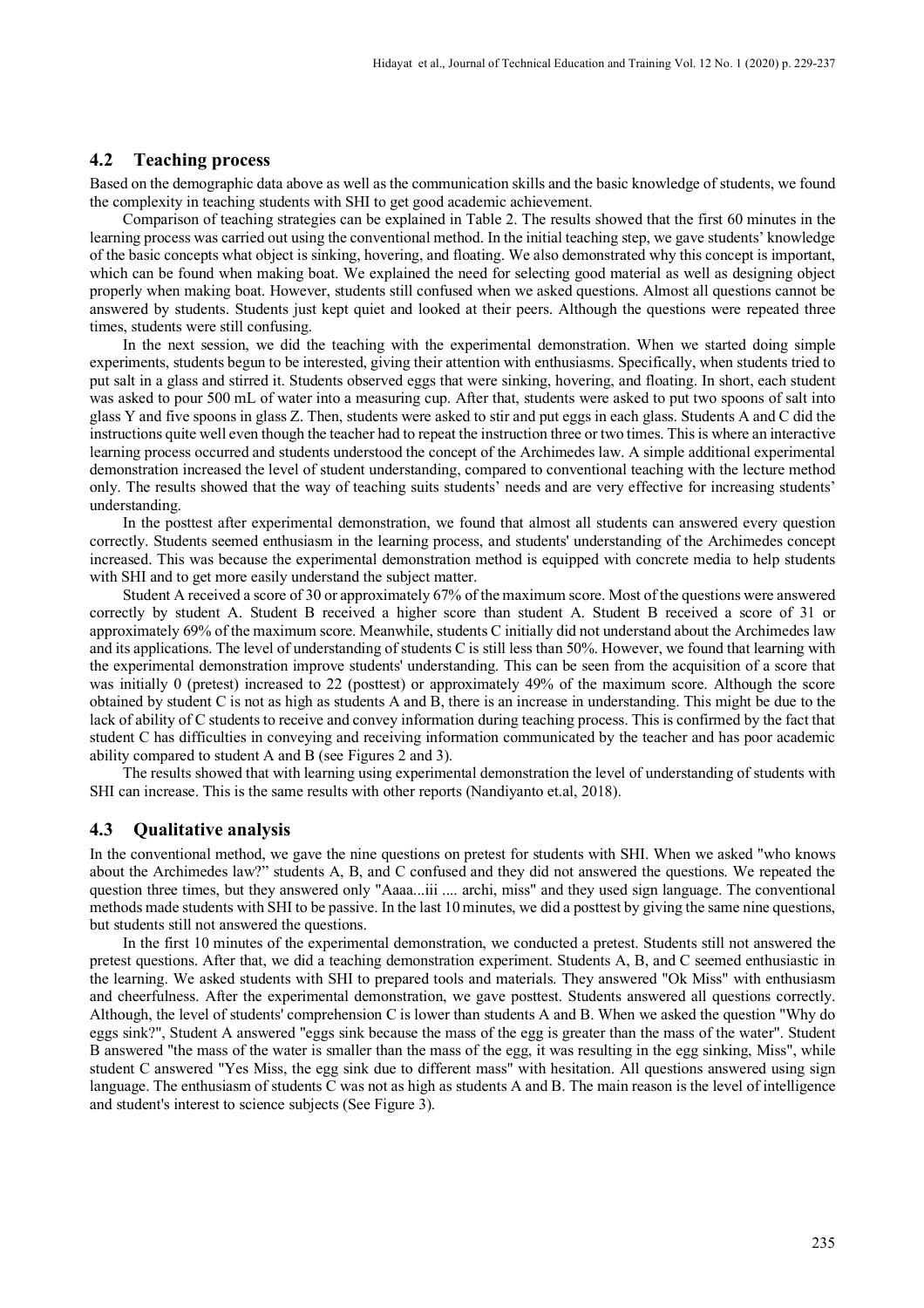# **4.4 The contribution of study the Archimedes law**

The Archimedes law is very important since it is contained in the curriculum in vocational school. The Archimedes law has various benefits and this law is classified as the main basic science which will be applied for more complex subject. Indeed, increasing students' knowledge about the Archimedes law can bring benefit for advanced science in the next course.

# **5. Conclusion**

Experimental demonstration is a normal practice in teaching learning. This study demonstrated experimental demonstration, in which this is different from other studies. We conducted experimental demonstrations to students with SHI with the aim to find out the best teaching strategies for making them more comprehension. As we expected, the experimental demonstration improves student comprehension. We believe that this study can bear more researches for gaining better teaching strategies to students with disabilities.

#### **Acknowledgements**

We thank to Sekolah Pasca Sarjana, Universitas Pendidikan Indonesia, for supporting this research. We also thanked to teachers of vocational school in Bandung, Indonesia for assisting this experiment. ABDN acknowledged RISTEK BRIN for grant Penelitian Terapan Unggulan Perguruan Tinggi (PTUPT).

#### **References**

Adam, A. S., Suprapto, N., Kholiq, A., & Mubarok, H. (2019, February). Students' responds in using Beboo to learn Static Fluid concept*. Journal of Physics: Conference Series, 1171 ( 1),* p. 012039). IOP Publishing.

Adam, A. S., & Suprapto, N. (2019). One-Stop Physics E-Book Package Development for Senior High School Learning Media. International Journal of Emerging Technologies in Learning (iJET), 14(19), 150-158.

Dang, T. D., Phan, C. B., & Ahn, K. K. (2019). Modeling and Experimental Investigation on Performance of a Wave Energy Converter with Mechanical Power Take-Off. *International Journal of Precision Engineering and Manufacturing-Green Technology, 6(4),* 751-768.

Gray, B., Kirkwood, J., Monahan, E., & Etemaddar, M. (2019). Internal factors influencing effective opportunity identification in a Tongan social enterprise. *Journal of Small Business & Entrepreneurship, 31(4),* 323-347.

Harth, T., & Panke, S. (2019). Design Thinking in Teacher Education: Preparing Engineering Students for Teaching at Vocational Schools. *International Journal on E-Learning, 18(4),* 413-439.

Hudallah, N & Suryanto, A. (2017). *Bahan Ajar IPA Terapan Untuk SMK/MAK*. Direktorat Pembinaan Kemendikbud RI: Jakarta.

Leble, V., & Barakos, G. (2016). Demonstration of a coupled floating offshore wind turbine analysis with high-fidelity methods. *Journal of Fluids and Structures, 62,* 272-293.

Lytvyn, A., Lytvyn, V., Rudenko, L., Pelekh, Y., Dіdenko, O., Muszkieta, R., & Żukow, W. (2020). Informatization of technical vocational schools: Theoretical foundations and practical approaches. *Education and Information Technologies, 25(1),* 583-609.

McKee, K., & Czarnecki, A. (2019). Acceleration due to buoyancy and mass renormalization. *American Journal of Physics, 87(3),* 165-170.

Nandiyanto, A, B, D.,et.al. (2018) Teaching " Nanotechnology" for Elementary Students with Deaf and Hard of Hearing. *Jurnal of Engineering Science and Technology, 13(5),* 1352-1363.

Nurahman, A., Widodo, W., Ishafit, I., & Saulon, B. O. (2019). The Development of Worksheet Based on Guided Discovery Learning Method Helped by PhET Simulations Interactive Media in Newton's Laws of Motion to Improve Learning Outcomes and Interest of Vocational Education 10th Grade Students. *Indonesian Review of Physics, 1(2),* 37- 41.

Taqwa, M. R. A., & Rivaldo, L. (2019). Kinematics Conceptual Understanding: Interpretation of Position Equations as A Function of Time. Jurnal Pendidikan Sains, 6(4), 120-127.

Soeharto, S., Csapó, B., Sarimanah, E., Dewi, F. I., & Sabri, T. (2019). A Review of Students' Common Misconceptions in Science and Their Diagnostic Assessment Tools. *Jurnal Pendidikan IPA Indonesia, 8(2),* 247-266.